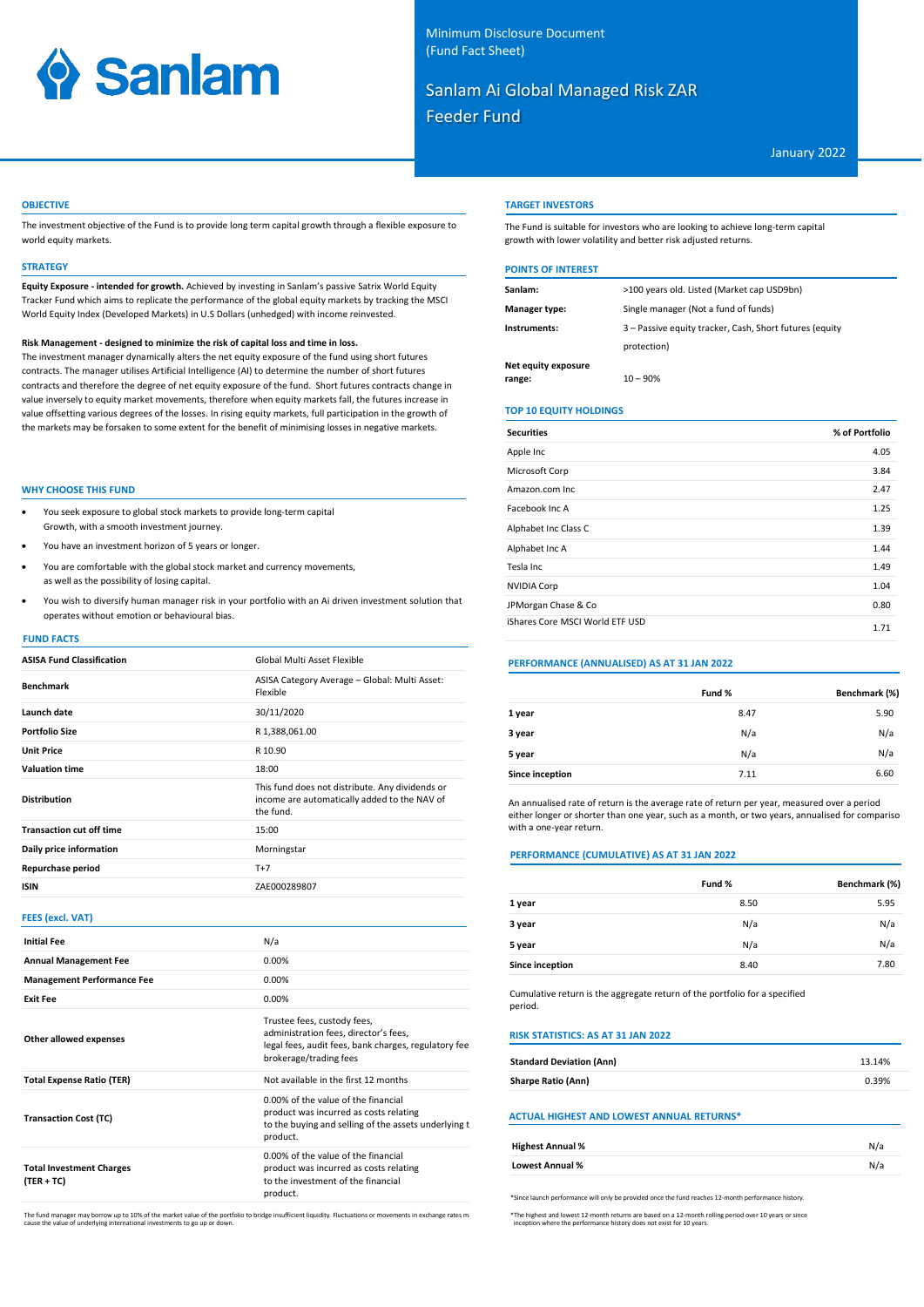

Minimum Disclosure Document (Fund Fact Sheet)

## Sanlam Ai Global Managed Risk ZAR Feeder Fund

**ASSET ALLOCATION**

January 2022



| <b>Management Company</b>                                                                                                                                                                                          | Sanlam Collective Investments (RF) (PTY) Limited |
|--------------------------------------------------------------------------------------------------------------------------------------------------------------------------------------------------------------------|--------------------------------------------------|
| <b>Trustee</b>                                                                                                                                                                                                     | Standard Bank of South Africa Limited            |
| <b>Investment Manager</b>                                                                                                                                                                                          | Sanlam Investment Management (Pty) Limited       |
| The management of investments are outsourced to Sanlam Investment Management (Pty) Ltd,<br>FSP 579, an authorised Financial Services Provider under the Financial Advisory and Intermediary<br>Services Act. 2002. |                                                  |

| Equity              |        |                  |        |          | 90.00% |     |     |     |     |
|---------------------|--------|------------------|--------|----------|--------|-----|-----|-----|-----|
| Cash                |        |                  |        |          | 10.00% |     |     |     |     |
| Short Futures       |        |                  |        | $-6.50%$ |        |     |     |     |     |
| Net Equity Exposure |        |                  |        |          | 83.50% |     |     |     |     |
|                     | $-90%$ | $-68%$<br>$-45%$ | $-23%$ | 0%       |        | 23% | 45% | 68% | 90% |

## **SERVICE PROVIDERS CONTACT DETAILS**

| <b>Management Company</b> | Sanlam Collective Investments (RF) (PTY) Limited          |
|---------------------------|-----------------------------------------------------------|
| <b>Telephone</b>          | +27 (21) 916 1800                                         |
| Fax                       | +27 (21) 947 8224                                         |
| Email                     | service@sanlaminvestments.com                             |
| Website                   | www.sanlamunittrusts.co.za                                |
| <b>Address</b>            | 2 Strand Road<br><b>Bellville</b><br>South Africa<br>7530 |
| <b>Trustee</b>            | Standard Bank of South Africa Limited                     |
| <b>Telephone</b>          | +27 (21) 441 4100                                         |
| Email                     | Compliance-SANLAM@standardbank.co.za                      |

#### **RISK AND REWARD PROFILE**



#### **Why is this Fund in category 5?**

The Fund is rated 5 due to the nature of its investments which include the risks listed below. These factors may impact the value of the Fund's investments or expose the Fund to losses.

The Fund's successful execution of its hedging strategy cannot be assured, and it may not be possible to hedge against generally anticipated market fluctuations.

The price of shares and the income from them may fall as well as rise and investors may not get back the amount they have invested.

While seeking to replicate the performance of world equity markets by not solely tracking the Index, the Master Fund may incur a tracking error relative to the Index. Investing in international companies means that currency exchange rate fluctuations will have an impact on the Master Fund. Investing in a CIS or ETF may lead to payment by the Master Fund of additional fees and expenses in relation to those CIS or ETF.

The Fund uses FDI's in an attempt to reduce risk (hedging). It may be that the use of FDI's causes loss to the Fund. The prices of FDIs are volatile. Securities in the Fund may be sold below their valuation due to insufficient liquidity in the market. The eventual price of a security may be influenced by a broad variety of events or risks, many of which may be difficult to predict or assess.

#### **What do these numbers mean?**

They rate how a fund might behave and how much risk there is to your capital. Generally, the chance to make large gains means a risk of suffering large losses. A Category 1 fund is not a risk-free investment - the risk of losing your money is small, but the chance of making gains is also limited. With a Category 7 fund, the risk of losing your money is high but there is also a chance of making higher gains. The seven-category scale is complex (for example, 2 is not twice as risky as 1).

#### **More about this rating:**

This rating system is based on the average fluctuations of the prices of funds over the past 5 years - that is, by how much the value of their assets taken together has moved up and down. Historical data, such as is used in calculating the synthetic risk indicator, may not be a reliable indication of the future risk profile of the Fund. For a more detailed explanation of risks, please refer to the ''Risk Factors'' section of the prospectus.